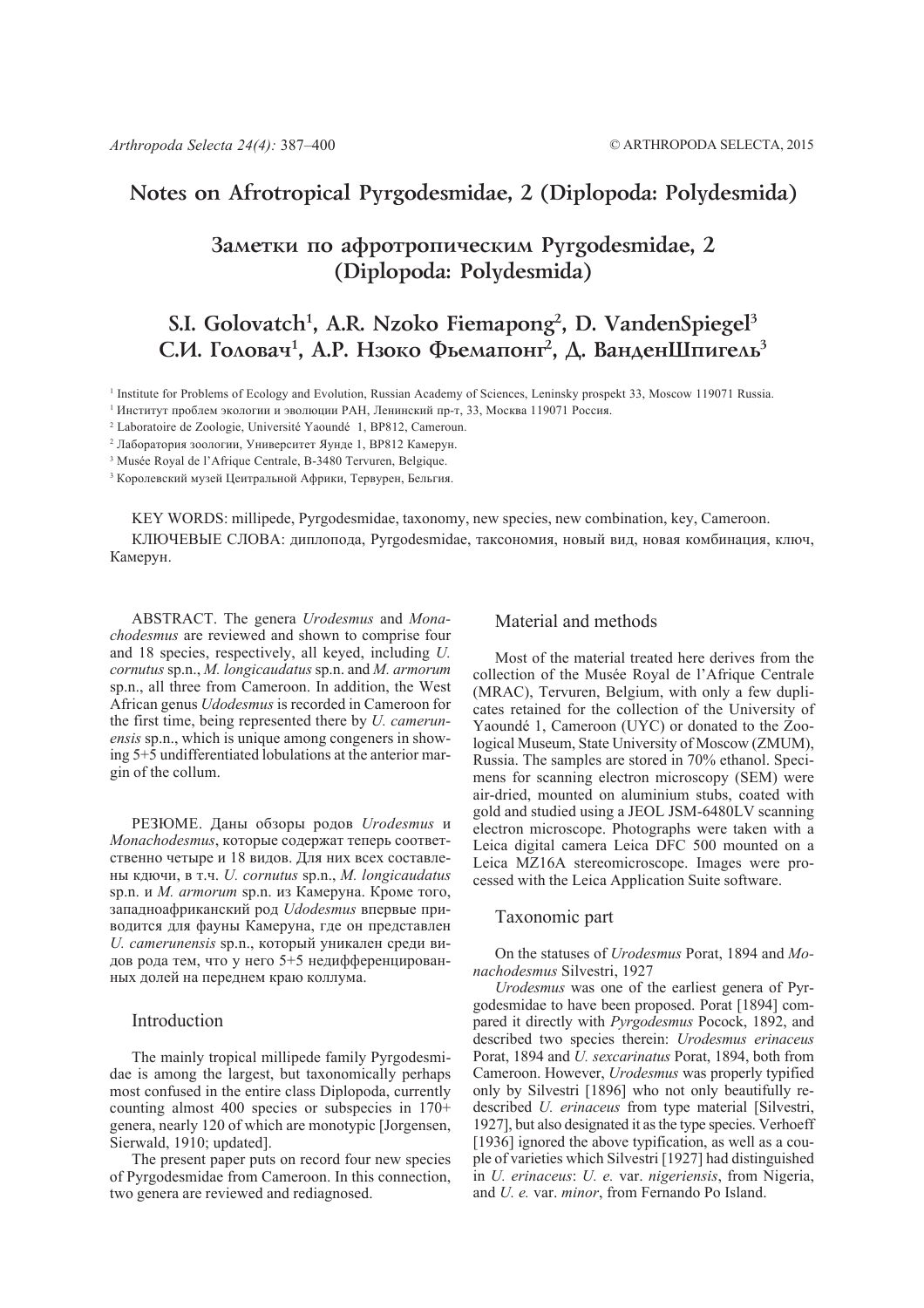From the very start, *U. erinaceus* was readily distinguished from *U. sexcarinatus* by the presence of a paramedian pair of very high, sometimes vaguely bilobed, basally subcontiguous, anteriorly directed, roundish tubercles located in the central part of the collum behind a nearly straight anterior margin with 5+5 rather superficial lobulations [Porat, 1894; Silvestri, 1927]. Each following metatergite in *U. erinaceus* shows a paramedian pair of similarly high, often heavily earthencrusted, apically largely vaguely bi- or trilobate, mostly subvertical and clearly separated tubercles growing increasingly strongly inclined caudad only in the last few segments. The paraterga are prominent, set very low, subhorizontal, lying almost level to venter, vaguely bi- or trilobate at the lateral margin, devoid of antero- and caudolateral lobulations. The pore formula is normal (5, 7, 9, 10, 12, 13, 15–19), very evident porosteles are only present in paraterga 5, 7, 9, 10, 12, 13, 15 and 16. The dorsal protuberances of segment 19 are clearly directed caudad, short to moderately elongate, even if clearly split medially, then leaving the tip of the epiproct fully or nearly exposed in dorsal view. The gonopods in *U. erinaceus* are deeply sunken inside a prominent gonocoel, the telopodites are massive, complex, deeply bi- or tripartite, including a solenomere.

Such a concept of *Urodesmus* has since remained largely intact. Only Attems [1940] correctly added *Stylodesmus camerunensis* Silvestri, 1927, from Cameroon, while *Stylodesmus horridus* Cook, 1895, and its further two congeners from western Africa, have been removed [Mauriès, Maurin, 1981; Golovatch, Vanden-Spiegel, 2014]. As a result, *Urodesmus* currently encompasses only the following few species: *Urodesmus erinaceus* Porat, 1894 (the type species), from Cameroon, Fernando Po Island, and Nigeria, *U. camerunensis* (Silvestri, 1927), from Cameroon, and *U. simplex* Silvestri, 1927, from Nigeria.

*Urodesmus serratus* Verhoeff, 1936, described from Sri Lanka as the type, and sole constituent, species of the subgenus *Attemsocyphus* Verhoeff, 1936 [Verhoeff, 1936; Attems, 1940], seems best to be removed from *Urodesmus*, albeit largely based on zoogeographical grounds. Here we follow Verhoeff [1937] not only because he promoted *Attemsocyphus* to the rank of a full genus, but he also provided meaningful illustrations of the collum, caudal body end and gonopod structure to further document the differences of *A. serratus* from *Urodesmus* spp. These diffferences also concern the presence of intercalary granulations between the main crests which never occur in the African counterparts.

One new species is added here to *Urodesmus*.

In contrast, the collum in *U. sexcarinatus* shows 2+2 and 2+2 central, rather small tubercles behind an indistinctly 5+5 lobulate anterior margin [Porat, 1894]. In addition, metaterga 2-4 each has two, following ones three, transverse rows of small round tubercles, the dorsal crests being clearly higher than the lateral crests which lie above the paraterga. What seems especially remarkable, however, is the presence of caudad rather strongly elongated, coniform crests 19 which conceal the tip of the epiproct from above.

Such conditions readily remind of those observed in the rather large, mostly Afrotropical genus *Monachodesmus* Silvestri, 1927. The main differences from *Urodesmus* lie in the ornamentation of the collum and following metaterga, these in the latter genus showing 1+1 high dorsal protuberances which are rather weakly split on segment 19 and usually fail to conceal the tip of the epiproct from above (Figs 1A, 2A–I). The distribution patterns of ozopores and tergal ornamentations along the body remain basically the same, only porosteles in *Monachodesmus* are exceptionally absent from segment 16. Each dorsal crest on segments 2–4 is composed of two tubercles, thereafter, like all lateral crests, of three tubercles. The paraterga in *Monachodesmus* species are only seldom poorly developed, nearly wanting, while many species show small intercalary granulations between and below the main (2+2) metatergal crests. In addition, the epiproct in *Monachodesmus* is often fully concealed from above by the medially fused ultimate dorsal crests, although in some species it remains up to fully exposed due to the rather short and independent ultimate crests. All possible transitions in the degree of fusion and caudad protrusion of the ultimate crests are thereby observed.

In general, the ultimate crests (usually  $19<sup>th</sup>$ , depending on the number of body segments) being very considerably elongated/extended caudad is a common trait among tropical Pyrgodesmidae. There can hardly be any doubt that this condition may have appeared many times in the course of the family's evolution. Putting special emphasis on this character alone has resulted in such speciose artificial assemblages as the genera *Lophodesmus* Pocock, 1892, *Myrmecodesmus* Silvestri, 1910, *Monachodesmus* and some others. Thus, *Lophodesmus* is actually based on *L. pusillus* Pocock, 1894, a species from Flores, Indonesia, but numerous congeners have since been described not only from tropical parts of Asia, but also from Africa and, especially, America. Hoffman [1999] emphasized that noone must take *Lophodesmus* seriously at the present. The situation concerning *Myrmecodesmus* seems to be slightly better, as the genus is restricted to the Americas [Hoffman, 1999], whereas *Monachodesmus* remains largely Afrotropical, albeit a species from the Philippines has also been included therein [e.g. Attems, 1940].

We suggest treating all Afrotropical species formally described in or assigned to *Lophodesmus* as actually belonging to *Monachodesmus*. Among the African *Lophodesmus*, only *L. cristulifera* Brolemann, 1920, from Zanzibar, and *L. escherichii* Silvestri, 1911, from Eritrea, show small intercalary granulations and/or caudal lobulations between the main crests [Silvestri, 1911; Brolemann, 1920]. Both these species are newly transferred to *Monachodesmus*, comb.n. One of the new species of *Monachodesmus* described below also has intercalary granulations and caudal lobulations, but nei-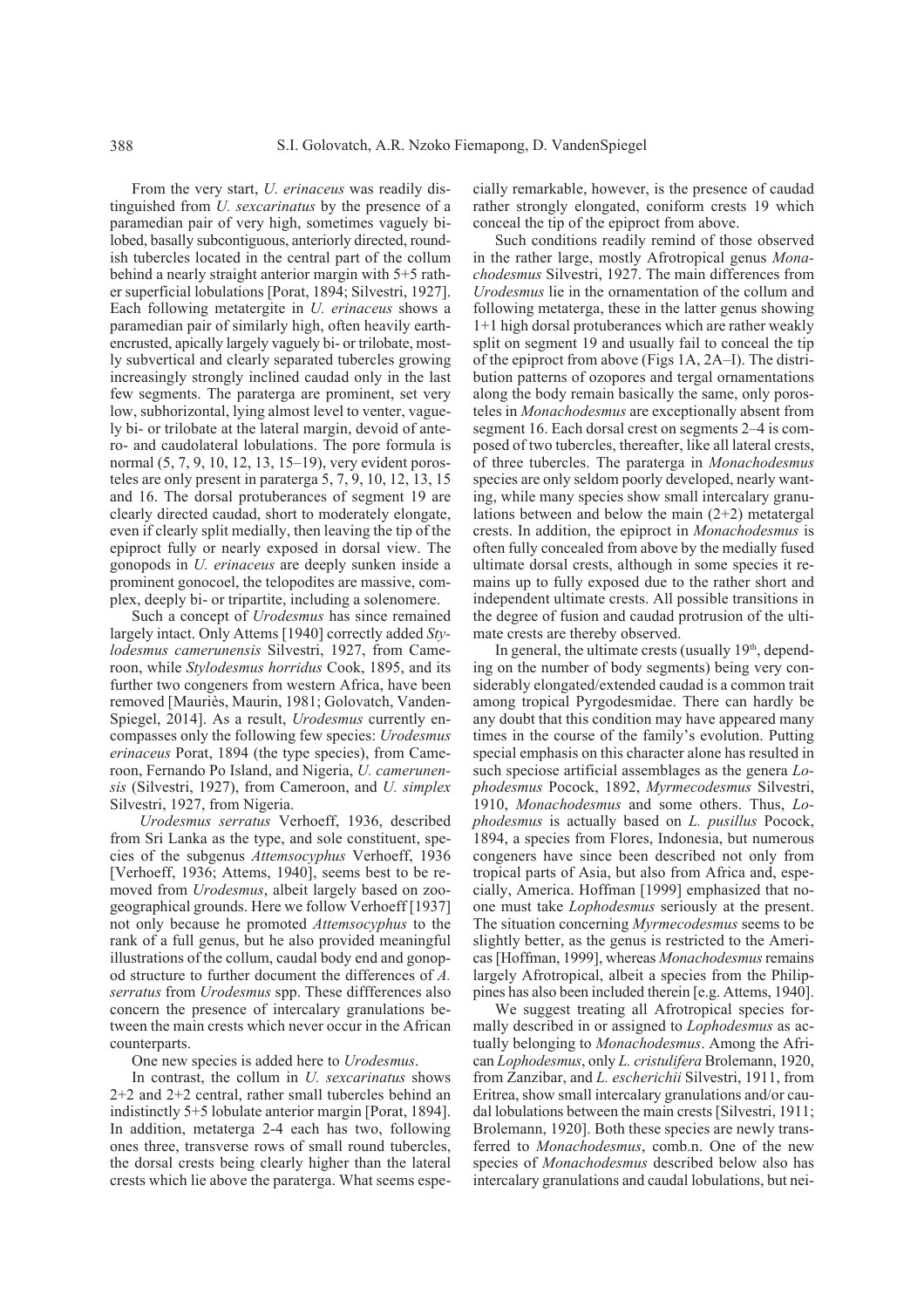ther caudo- nor anterolaterals are observed on the paraterga in *Monachodesmus* species. *Urodesmus sexcarinatus* Porat, 1894, which has been transferred to *Lophodesmus* since Attems [1940], likewise seems to be a species of *Monachodesmus*, comb.n. As regards the status of *Stegodesmus leonis* Cook, 1896, from Sierra Leone, its description is too concise to properly allocate that species in a genus [Cook, 1896]. Attems [1940] listed it among unidentifiable *Lophodesmus* spp.

The following species are attributed to *Monachodesmus*: *M. feae* Silvestri, 1927, the type species from Principe Island, São Tome & Principe, *M. escherichii* (Silvestri, 1911), comb.n. ex *Lophodesmus*, from Eritrea, *M. cristulifera* (Brolemann, 1920), comb.n. ex *Lophodesmus*, from Zanzibar, *M. conquisitus* (Silvestri, 1927), from Ghana, *M. angustus* (Silvestri, 1917) and *M. tardus* (Silvestri, 1917), both from Nigeria, *M. subangustus* (Silvestri, 1927), comb.n. ex *Lophodesmus*, from Guinea-Bissau, *M. lentus* Silvestri, 1927, and *M. spurcus* Silvestri, 1927, both from Cameroon, *M. artatus* Mauriès et Maurin, 1981, *M. abijiensis* Mauriès et Maurin, 1981*,* and *M. unus* Mauriès et Maurin, 1981, all three from Côte d'Ivoire, *M. odiosus* Demange et Mauriès, 1975, from Côte d'Ivoire and Guinea, *M. silvestrii* Mauriès, 1968, from Gaboon, as well as *M. lundanus* (Chamberlin, 1951), and *M. albus* Kraus, 1958, both from Angola [Silvestri, 1917, 1927; Chamberli, 1951; Kraus, 1958; Mauriès, 1968; Demange, Mauriès, 1975; Mauriès, Maurin, 1981]. Emphasizing the similarities in gonopod structure alone, Mauriès & Maurin [1981] accepted the subgenus *Monachodesmus* s.str. to encompass *M. feae*, *M. angustus*, *M. albus* and probably also *M. lentus*, as opposed to the subgenus *Lophoporus* Attems, 1931, which those authors revived. Attems [1931] had erected, but quickly abandoned it altogether [Attems, 1940]. According to Mauriès & Maurin [1981], *Lophoporus* contains the following species: *M. tardus* (the type species of the subgenus), *M. spurcus*, *M. conquisitus*, *M. silvestrii*, *M. odiosus*, *M. artatus*, *M. abijiensis* and *M. unus*, which all share a long slender branch on the gonopod femorite. Indeed, it seems that only the gonopod conformation rather than peripheral, somatic characters can provide real clues for formally splitting the genus into natural species groups. This is a difficult task though, because the gonopods are mostly complex, homologies of certain parts too often being not so easy to trace.

Below we add another two new congeners.

#### Species descriptions

*Urodesmus cornutus* **sp.n.** Figs 1A, 2, 3.

HOLOTYPE  $\circ$  (MRAC 22656), Cameroon, Campus Université Yaoundé 1, N 03°53', E 011°30', 860 m a.s.l., 17.III.2014, leg. A. Nzoko.

PARATYPES:  $2 \circ \circ \circ$ ,  $1 \circ 2$  juv. (MRAC 22657),  $1 \circ \circ$ ,  $1 \circ$ (MARC 22662),  $3 \circ \circ \circ$ ,  $1 \circ 1$ ,  $11$  juv. (UYC),  $1 \circ \circ$ ,  $1 \circ 1$ ,  $1$  juv. (ZMUM  $p2664$ ), same data, together with holotype; 1  $\circ$ , 2  $22$ , 1

juv. (UYC), same locality, 14.III.2014; 1  $\circ$ , 2  $\circ$  (UYC), same locality, 28.IV.2014; 2  $\circlearrowleft \circlearrowleft$ , 3  $\circ \circlearrowright$ , 11 juv. (MRAC 22660), same locality, 23.IV.2014;  $1 \nsubseteq$  (UYC), same locality, 4.VI.2014; same locality,  $1 \circ$ ,  $6 \circ$ ,  $\circ$  (MRAC 22658), same locality, 6.X.2014; 2  $\circ$ 25 juv. (MRAC 22659), same locality, 28.V.2015, all leg. A. Nzoko.

NON-TYPES: 1  $\circ$  (MRAC 22665), Cameroon, Zamakoué, N 03°33′, E 011°31′, ca 2320 m a.s.l., 11.IV.2015; 1 ♂ (MRAC 22666), same locality, 28.IV.2014; 2  $29$  (MRAC 22664), Cameroon, Ongot, N 03°51', E 011°25', ca 810 m a.s.l., 19.X.2014; 1  $\varphi$ (MRAC 22666), same locality, 18.IV.2014;  $1 \frac{9}{5}$  (MRAC 22663), same locality, 19.X.2014; 1 juv. (UYC), same locality, 7.II.2015; 1  $\frac{1}{2}$  (UYC), same locality, 28.IV.2015; 1 juv. fragment (UYC), Cameroon, Egoutadjap, N 02°42′, E 011°03′07, ca 2020 m a.s.l., 11.IV. 2015; 1 juv. (MRAC 22661), same locality, 19.VII.2014, all leg. A. Nzoko.

NAME. To emphasize the collum bearing two strong, forward directed, paramedian protuberances which clearly overhang the collum's anterior margin and give the animal a highly characteristic, cornuted appearance; adjective.

DIAGNOSIS. Differs mostly by  $\circ$  prefemur 4 showing a conspicuous distoventral trichostele, the tip of the epiproct being fully concealed from above by paraterga 19, as well as in mesal branch **D** of the gonopod telopodite being considerably higher than lateral branch **C**. See also Key below.

DESCRIPTION. Length of adults ca 11–15, width of midbody pro- and metazonae 1.2–1.7 and 2.0–3.2, respectively ( $\circlearrowleft$ ,  $\circlearrowleft$ ). Holotype ca 13 mm long, 1.3 and 3.0 mm wide on pro- and metazonae, respectively.  $\vec{\circ}$  usually slightly smaller than  $\frac{90}{4}$ . General coloration in alcohol light yellow-olive green, usually with heavily earth-encrusted, reddish to brown margins of paraterga, most if not all dorsal protuberances (MD). Cleaner specimens, usually juveniles, from pallid to yellowish. Antennae, venter and legs yellowish.

Head smooth, roundish, genae square; clypeolabral region very finely and densely setose, epicranial suture visible only in occipital region; interantennal isthmus about twice as large as diameter of antennal socket; vertigial region with two elongated fields of fine microgranulations along epicranial suture (Fig. 2D). Antennae medium-sized, clavate, C-shaped, each lying inside a distinct groove, closely appressed to head, with small compact apicodorsal groups of bacilliform sensilla on antennomeres 5 and 6; the former clearly the longest and largest (Fig. 2D).

Body with 20 segments ( $\circ$ ,  $\circ$ ). In width, head << collum = segment  $2 < 3 < 4 < 5 = 15$ ; thereafter body gradually tapering towards telson. Body polydesmoid, with very broad, subhorizontal, wing-shaped paraterga set very low (nearly level to venter), usually faintly uptuned laterad (Figs 1A, 2A–I). Collum flabellate, very wide, fully covering the head from above; anterior margin nearly straight, with 5+5 equal and modest lobulations, central region with 1+1 very high, fingershaped, often vaguely bifid, rounded, inclined more forward than dorsad, thick protuberances; the latter subcontiguous basally, about as wide as midbody paraterga, both clearly overhanging collum's anterior margin; neither intercalary granulations nor (caudo)lateral lobulations (Figs 1A, 2A, D, H). Parater-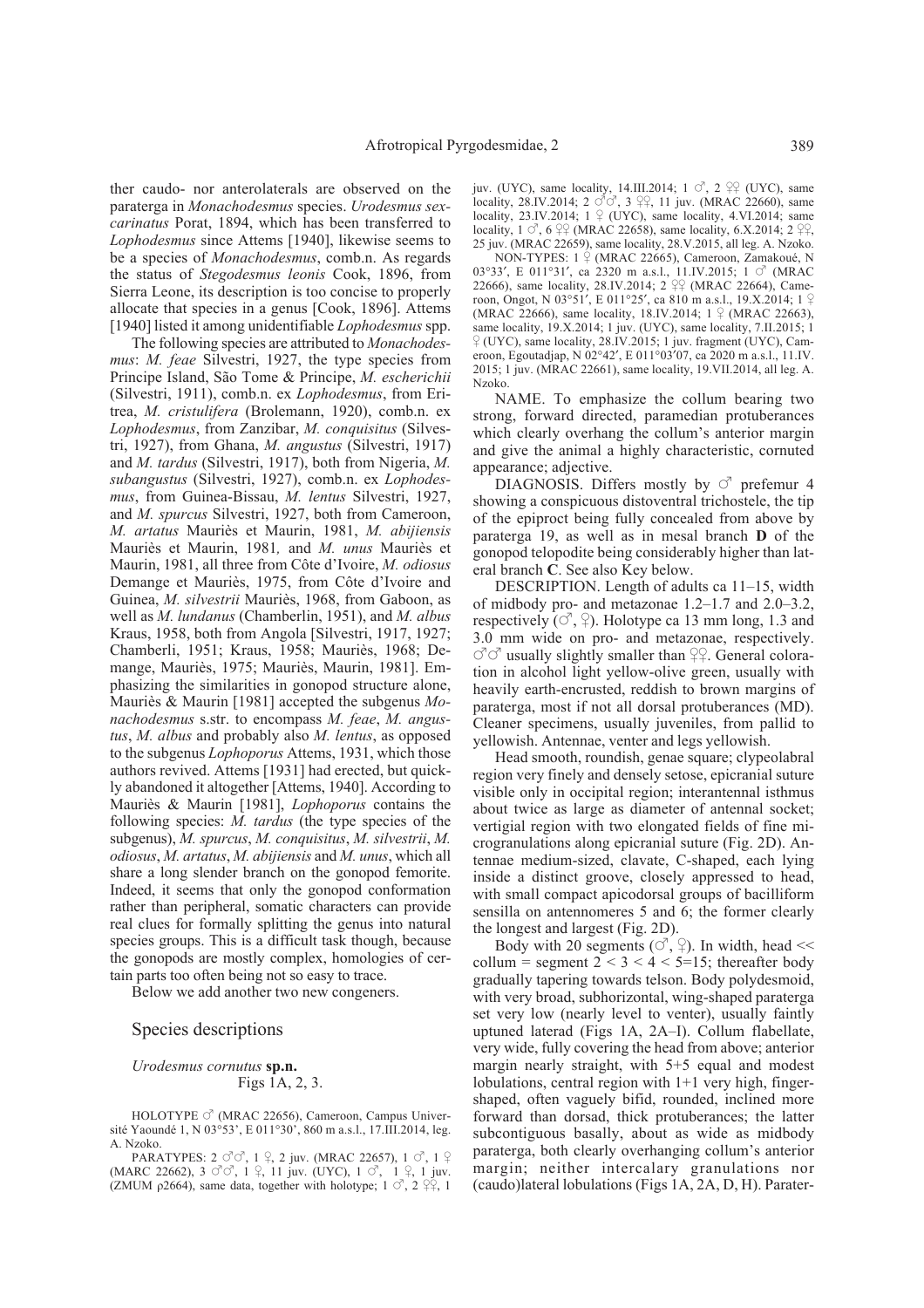

Fig. 1. Habituses of *Urodesmus cornutus* sp.n. (A), *Monachodesmus longicaudatus* sp.n. (B), *M. armorum* sp.n. (C) and *Udodesmus camerunensis* sp.n. (D),  $\circ$  paratype,  $\circ$  paratype,  $\circ$  holotype and  $\circ$  holotype, lateral views, respectively. Scale bars: 1.0 mm. Рис. 1. Внешний вид *Urodesmus cornutus* sp.n. (A), *Monachodesmus longicaudatus* sp.n. (B), *M. armorum* sp.n. (C) и *Udodesmus camerunensis* sp.n. (D), соответственно паратип ♂, паратип ♂, голотип ♂ и голотип ♂, сбоку. Масштаб: 1,0 мм.

ga 2 slightly enlarged, lateral margin vaguely trilobate, sides strongly declivous to subvertical; dorsal protuberances (MD) on postcollum metaterga similarly high, clearly separated, sigmoid in lateral view, mostly subvertical; starting with paraterga 3, lateral margin vaguely bilobate, mostly subrectangular at anterior and posterior corners; neither intercalary granulations nor caudolateral, nor anterolateral lobulations, nor tergal setae (Figs 1A, 2A–I). Metaterga strongly convex (Fig. 2G), with a usual cerategument layer on top of microvilli; middle parts sometimes also encrusted with earth ma-

terial, with neither bosses nor areations. Pore formula normal: 5, 7, 9, 10, 12, 13, 15–19; very evident, coniform, simple porosteles present only in paraterga 5, 7, 9, 10, 12, 13, 15 and 16, in segments 17–19 opening flush on tergal surface, always lying on caudal lobulation near caudal corner (Fig. 2A–J). MD growing increasingly inclined caudad on segments 17–19, penultimate protuberances overhanging and reaching tips of ultimate ones (Figs 1A, 2C, F, I). Limbus very finely crenulate-denticulate (Fig. 2K). Epiproct completely, but rather little concealed from above between ultimate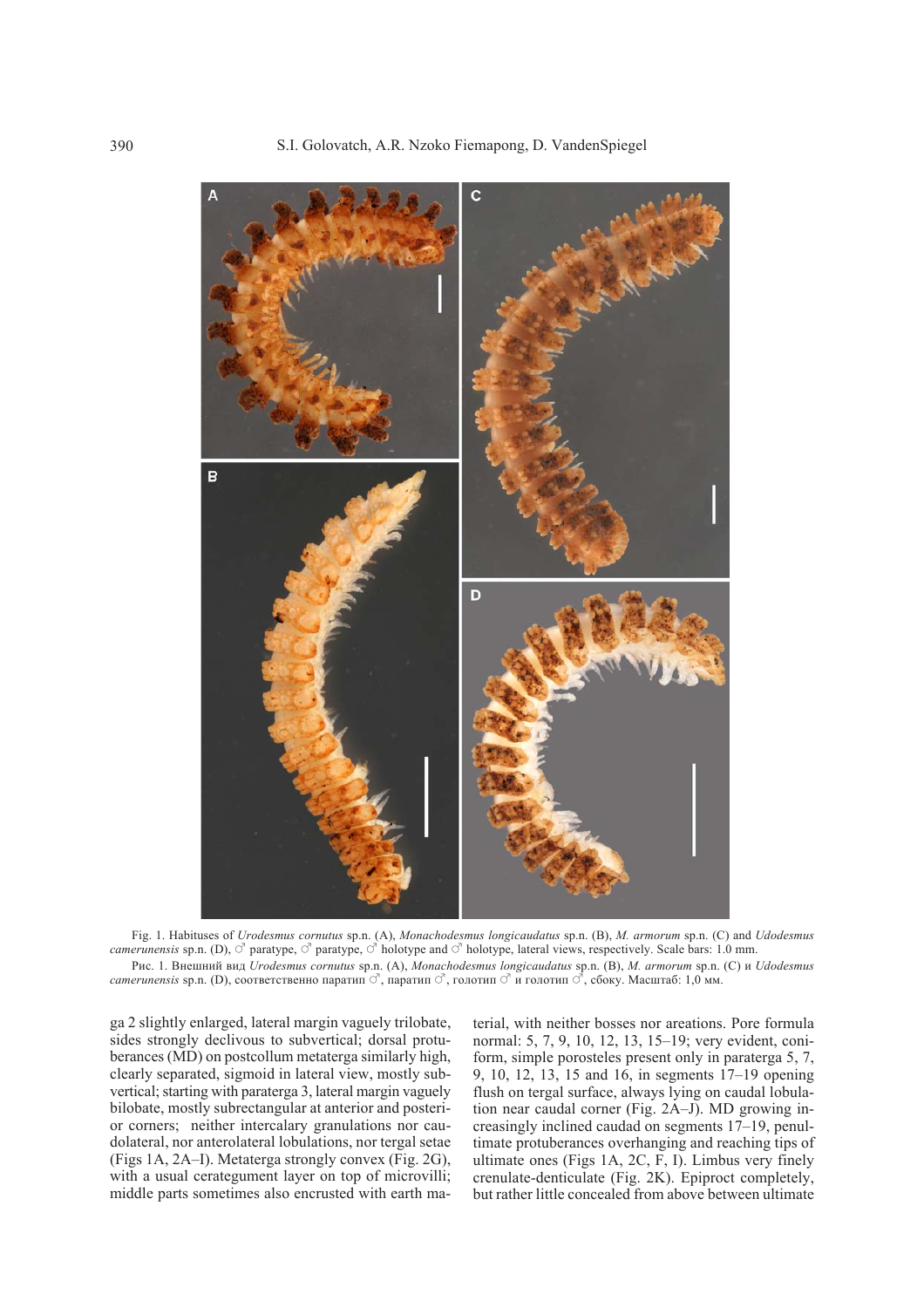

Fig. 2. SEM micrographs of *Urodesmus cornutus* sp.n.,  $\circ$  paratype. A, D & H — anterior part of body, lateral, ventral and dorsal views, respectively; B & E — midbody segments, lateral and ventral views, respectively; C, F & I — posterior part of body, lateral, ventral and dorsal views, respectively; G — cross-section of a midbody segment, caudal view; J — poriferrous paratergite with porostele, dorsal view; K — limbus and adjacent microstructures; L — legs 4 & 5, ventral view; M — seta on coxa 2, ventral view; N & P — both gonopods in situ, ventral and caudal views, respectively;  $O$  — left gonopod, mesal view;  $Q & R$  — right gonopod, caudal and sublateral views, respectively. Scale bars: 0.5 (A–D, F, H, I), 0.2 (E), 0.1 (J, L, N), 0.02 (M) & 0.01 mm (K). Designations in text.

Рис. 2. Фотографии SEM *Urodesmus cornutus* sp.n., паратип  $\vec{\circ}$ . A, D, H — передняя часть тела, соответственно сбоку, снизу и сверху; B, E — среднетуловищные сегменты, соответственно сбоку и снизу; C, F, I — задняя часть тела, соответственно сбоку, снизу и сверху; G — поперечный срез среднетуловищного сегмента, сзади; J — несущий пору паратергит с поростелем, сверху; K лимбус и смежные микроструктуры; L — ноги 4 и 5, снизу; M — щетинка на тазике 2, снизу; N, P — оба гонопода на месте, соотваетственно снизу и сзади; О — левый гонопод, изнутри; Q, R — правый гонопод, соответственно сзади и почти сбоку. Масштаб: 0,5 (A–D, F, H, I), 0,2 (E), 0,1 (J, L, N), 0,02 (M) и 0,01 мм (K). Обозначения в тексте.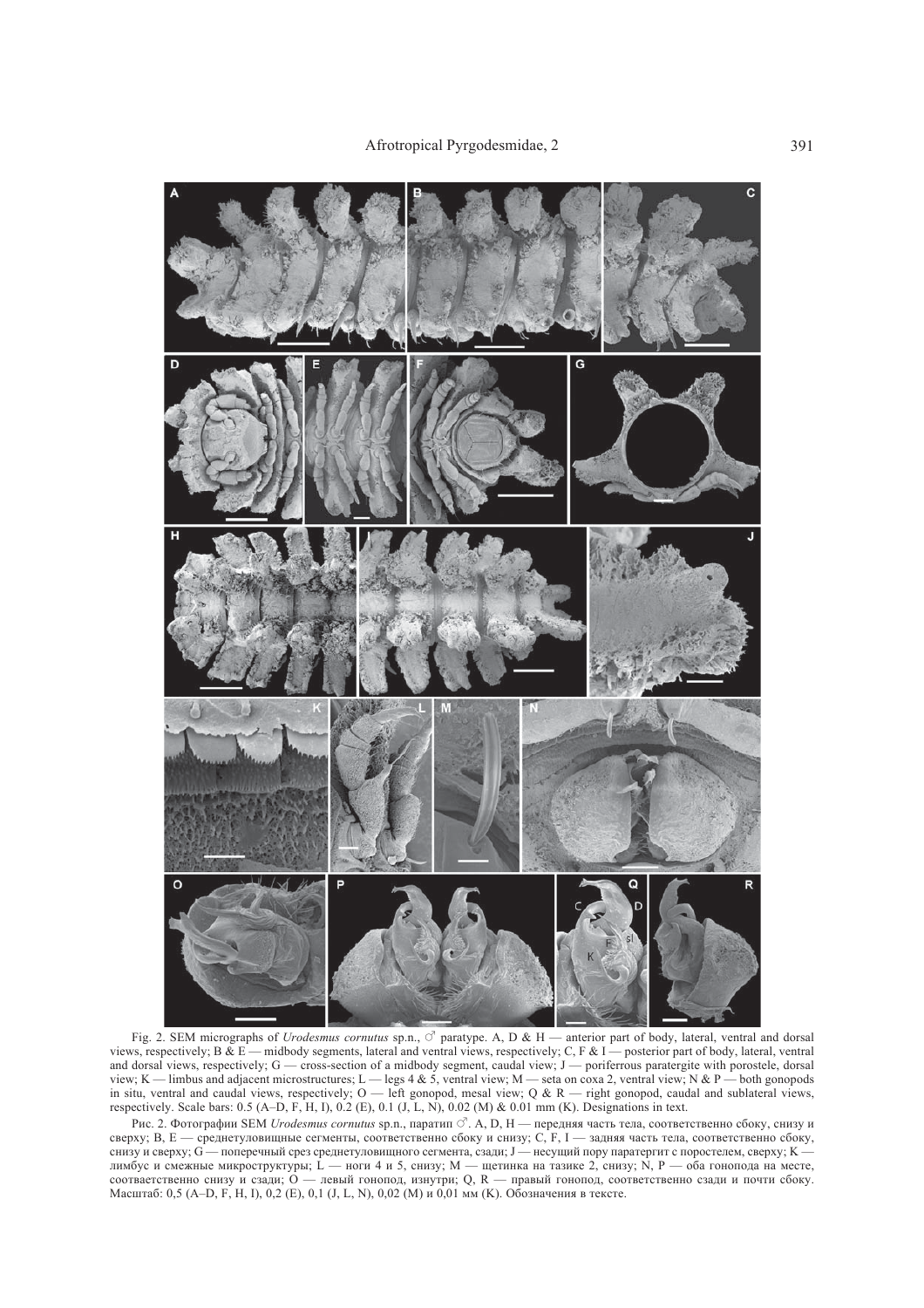

Fig. 3. Left gonopod of *Urodesmus cornutus* sp.n.,  $\circ$  paratype. A & B, mesal and lateral views, respectively. Scale bar: 0.1 mm. Designations in text.

Рис. 3. Левый гонопод *Urodesmus cornutus* sp.n., паратип  $\vec{\circ}$ . A, B, соответственно изнутри и сбоку. Масштаб: 0,1 мм. Обозначения в тексте.

protuberances (Fig. 2C, F, I). Hypoproct subtriangular, with 1+1 caudal setae devoid of knobs (Fig. 2F).

Sterna narrow, deeply impressed along axis, without modifications, sparsely setose (Fig. 2E, F). Epigynal ridge behind  $\frac{1}{2}$  coxae 2 very low, rounded on sides. Legs relatively short and stout, not extending beyond lateral edges of paraterga, only tarsi particularly slender;  $\circ$  prefemur 4 with a prominent distoventral trichostele (Fig. 2L); larger setae on  $\circlearrowleft$  coxae modified, ribbed (Fig. 2M, N). Gonapophyses on  $\circlearrowleft$  coxae 2 vestigial (Fig. 2D).

Gonopod aperture subcordiform, broad, nearly as wide as prozona 7 (Fig. 2N). Gonopods (Figs 2N–R, 3) rather simple; coxae subglobose, large, microgranulate and micropilose laterally, with usual long cannulae and a rather deep gonocoel; each telopodite deeply bipartite, on caudal face with a characteristically curved pseudoflagelloid process (**K**) at base of a microfimbriate/ micropilose field and a lacinia (**F**) marking the end part of a solenomere (**sl**); lateral branch (**C**) sublaciniate,

acuminate, subtending on lateral side only a slightly longer, but more massive, tridentate mesal branch (**D**).

REMARKS. Using the various gonopod elements as designated by Silvestri [1927] for *U. erinaceus*, all of its main structures can easily be distinguished: a conspicuous pseudoflagelloid process (**K**) situated on the caudal face at the base of a solenomere (**sl**) which is laciniate and fimbriate. Both main branches of the telopodites which only slightly extend beyond the gonocoel are intricately interlocked, the lateral branch (**C**) subtending the larger mesal branch (**D**).

The following key can serve to separate all four currently known *Urodesmus* species:

- 1(2) 1+1 dorsal protuberances on collum nearly fully fused, dorsal protuberances (MD) on segment 18 far less strongly inclined caudad, leaving those on 19<sup>th</sup>, as well as telson fully exposed in dorsal view. .... *U. camerunensis*
- 2(1) 1+1 dorsal protuberances on collum fully separated, these on segment 18 far more strongly inclined caudad, in dorsal view covering much or all of those on  $19<sup>th</sup>$ , sometimes entire telson as well. .................................. 3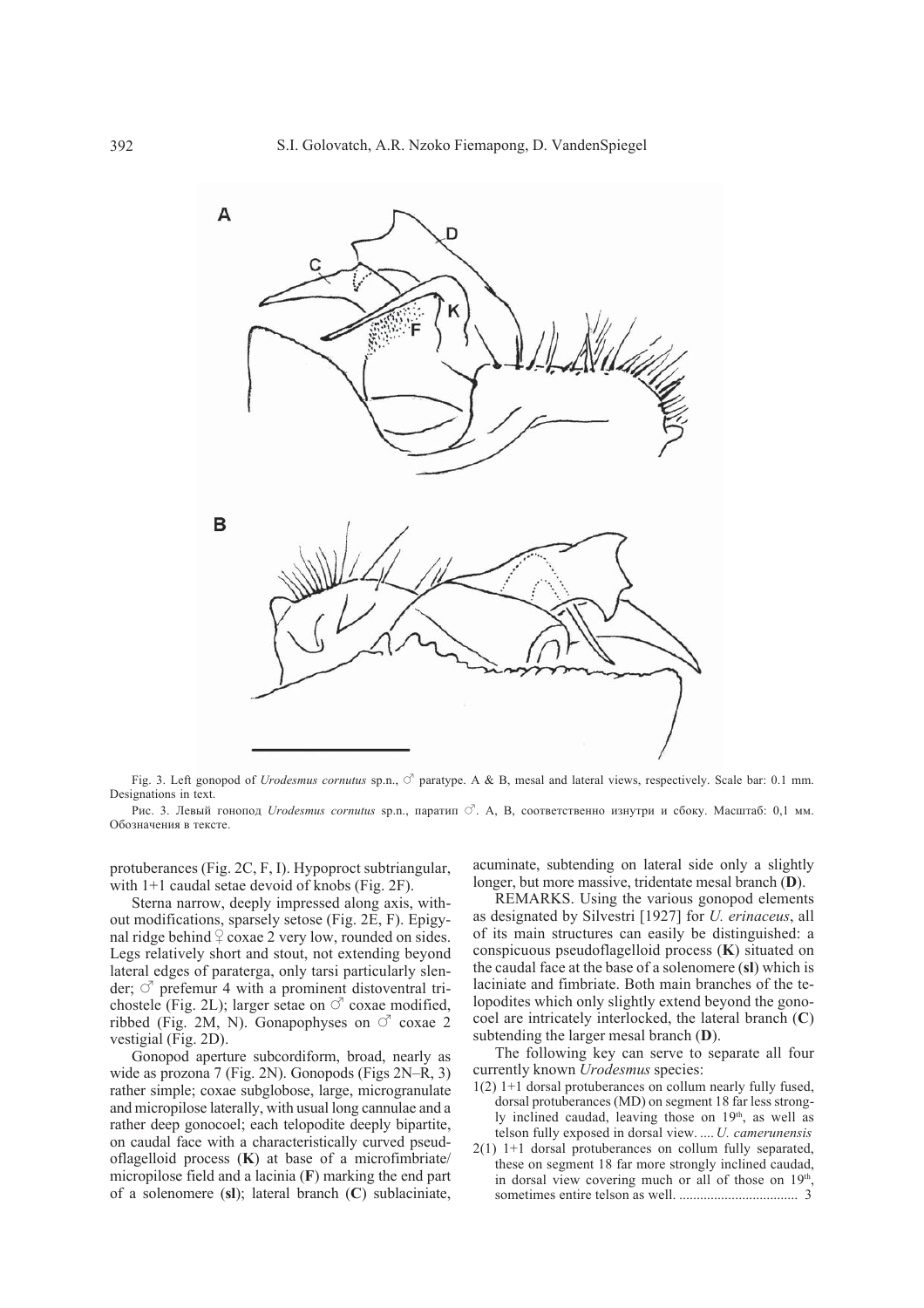

Fig. 4. SEM micrographs of *Monachodesmus longicaudatus* sp.n.,  $\circ$ <sup>7</sup> paratype. A — habitus, lateral view; B, E & H — anterior part of body, lateral, dorsal and ventral views, respectively; C, F & I — midbody segments, lateral, dorsal and ventral views, respectively; D, G & J — posterior part of body, lateral, dorsal and ventral views, respectively; K — epiproct, ventral view; L — distoventral coxal seta, ventral view; M — cross-section of a midbody segment, caudal view; N — poriferrous paratergite with porostele, dorsal view; O — limbus and adjacent microstructures;  $P$  — midbody sterna and coxae with setae, ventral view; Q — both gonopods in situ and legs 7, caudal view; R right gonopod, ventrocaudal view; S — left gonopod, mesal view. Scale bars: 0.5 (A), 0.2 (B, D–J, M), 0.1 (C, O–S), 0.05 (K, N), 0.02 (M),  $& 0.01$  mm (L). Designations in text.

Рис. 4. Фотографии SEM Monachodesmus longicaudatus sp.n., паратип <sup>3</sup>. А — общий вид, сбоку; В, Е, Н — передняя часть тела, соответственно сбоку, сверху и снизу; С, F, I — среднетуловищные сегменты, соответственно сбоку, сверху и снизу; D, G, J задняя часть тела, соответственно сбоку, сверху и снизу; K — эпипрокт, снизу; L — дистовентральная щетинка на тазике, снизу; M — поперечный срез среднетуловищного сегмента, сзади; N — несущий пору паратергит с поростелем, сверху; O — лимбус и смежные микроструктуры; P — среднетуловищные стерниты и тазики со щетинками, Q — оба гонопода на месте и ноги 7, сзади; R — правый гонопод, одновременно снизу и сзади; S — левый гонопод, изнутри. Масштаб: 0,5 (A), 0,2 (B, D–J, M), 0,1 (C, O–S), 0,05 (K, N), 0,02 (M) и 0,01 мм (L). Обозначения в тексте.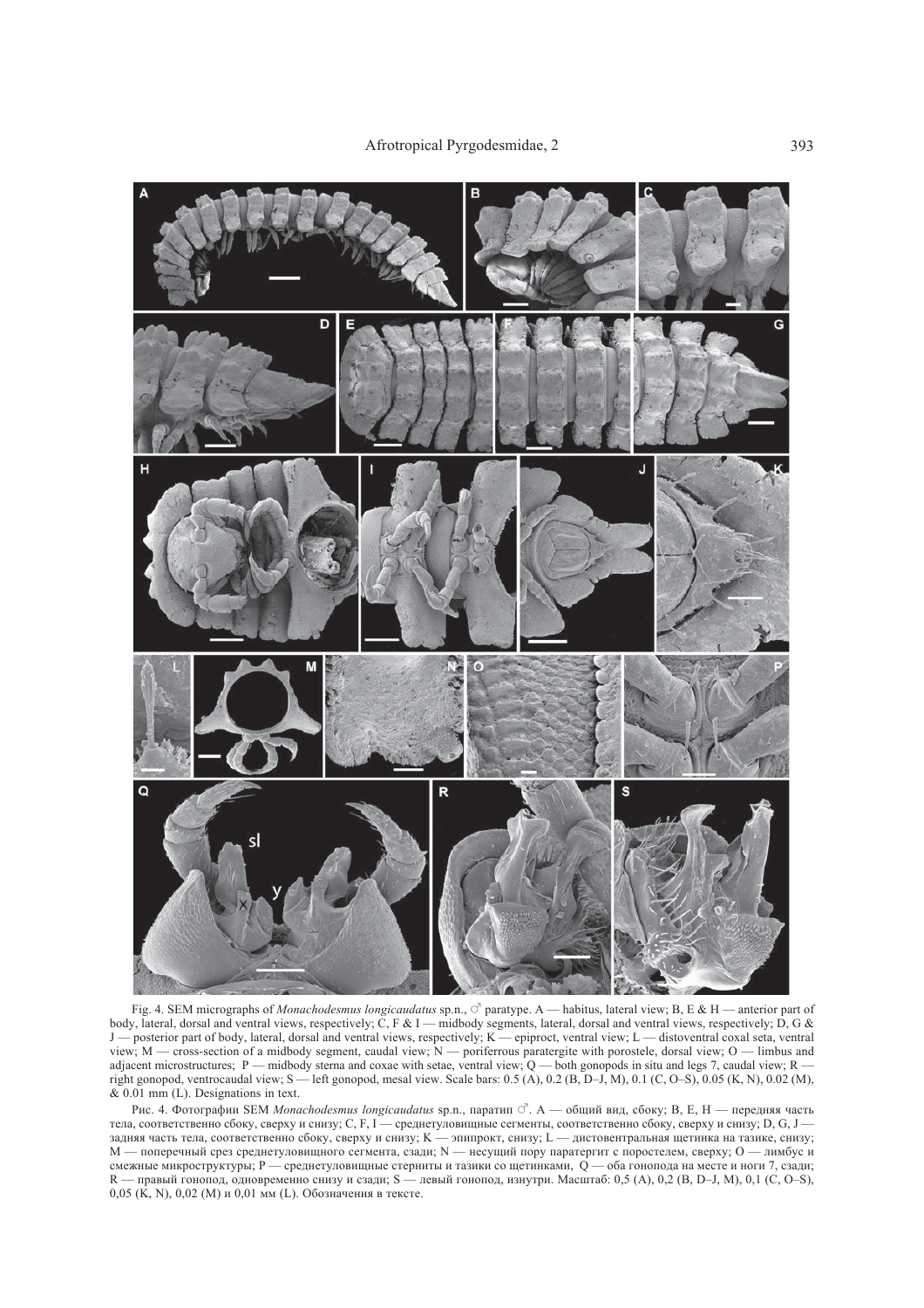- 3(4) Tips of 1+1 dorsal protuberances on collum single, not subdivided even vaguely. MD on segment 19 especially strongly inclined caudad, clearly overreaching tips of paraterga 19. ................................................. *U. simplex*
- 4(3) Tips of 1+1 dorsal protuberances on collum, often however vaguely, subdivided into two or four. MD on segment 19 at most reaching tips of paraterga 19. ...... 5
- 5(6)  $\vec{O}$  prefemur 4 with a conspicuous distoventral trichostele (Fig. 2L). Tip of epiproct fully concealed from above by paraterga 19 (Fig. 2F, I). Mesal branch **D** of gonopod telopodite considerably higher than lateral branch **C** (Figs 2P–R, 3). ............................. *Urodesmus cornutus* sp.n.
- 6(5)  $\circ$  prefemur 4 unmodified. Tip of epiproct fully exposed from above between paraterga 19. Mesal branch **D** of gonopod telopodite usually about as high as lateral branch **C**. If branch **D** clearly longer than **C**, then dorsal protuberances and paraterga considerably smaller, each only about as broad as high (*U. e.* var. *minor*). ............. ..................................................... *Urodesmus erinaceus*

#### *Monachodesmus longicaudatus* **sp.n.** Figs 1B, 4, 5.

HOLOTYPE  $\circlearrowleft$  (MRAC 22667), Cameroon, Campus Université Yaoundé 1, N 03°53′, E 011°30′, 860 m a.s.l., 8.III.2014, leg. A. Nzoko.

PARATYPES:  $1 \circ$ ,  $1 \circ$  (MRAC 22670), same locality, 7.VII. 2014;  $1 \circ$  fragment,  $1 \circ$  (MRAC 22673),  $2 \circ$   $\circ$   $\circ$ ,  $1 \circ$ , 1 frament (UYC), same locality, 28.V.2014;  $1 \circ$ ,  $1 \circ$  (ZMUM  $\rho$ 2666), same locality, 24.IV.2014;  $1 \nsubseteq$  subadult (MRAC 22672), same locality, 12.IV.2014;  $2 \, \frac{\mathcal{O}}{\mathcal{A}}$ , 6 juv. (MRAC 22671), same locality, 6.X.2014;  $1 \nsubseteq$  fragment (without caudal part of body) (MRAC 22668), same locality, 28.V.2014, all leg. A. Nzoko.

NON-TYPES: 1 fragment (posterior part of body) (UYC), same locality, 17.III.2014;  $1 \frac{9}{5}$ , 2 subadults (MRAC 22669), Cameroon, Ongot, N 03°51′, E 011°25′, ca 810 m a.s.l., 19.VII.2014, all leg. A. Nzoko.

NAME. To emphasize the unusually long and caudally extended paraterga 19; adjective.

DIAGNOSIS. Differs mostly in the tip of the epiproct being fully concealed from above by the extremely long and medially fused dorsal crests (MD) on segment 19, coupled with the gonopod telopodite being deeply bipartite, divided into a shorter, caudal, simple, spade-shaped process (**x**) and a higher, similarly simple, plate-like, anterolateral solenomere (**sl**). See also Key below.

DESCRIPTION. Length of adults ca 6–8, width of midbody pro- and metazonae 0.6–0.8 and 1.2–1.3 mm, respectively  $(\circ^{\prime}, \circ)$ . Holotype ca 6 mm long, 0.7 and 1.2 mm wide on pro- and metazonae, respectively.  $\circlearrowleft \circlearrowleft$  usually slightly smaller than  $\circlearrowright$ ?. General coloration in alcohol light beige, usually with earth-encrusted, reddish to brown margins of paraterga and sometimes also dorsal crests (Fig. 1B). Cleaner specimens, usually juveniles, from pallid to yellowish. Vertigial paramedian regions above antennae usually yellowish.

Head smooth, roundish, genae square; clypeolabral region very finely and densely setose, epicranial suture visible only in occipital region; interantennal isthmus about twice as large as diameter of antennal socket; vertigial region with two elongated fields of fine microgranulations along epicranial suture (Fig. 4H). Antennae medium-sized, clavate, C-shaped, each lying



Fig. 5. Left gonopod of *Monachodesmus longicaudatus* sp.n.,  $\circ$  paratype. A & B, submesal and sublateral views, respectively. Scale bar: 0.1 mm. Designations in text.

Рис. 5. Левый гонопод *Monachodesmus longicaudatus* sp.n., паратип $\circlearrowleft$ . А, В, соответственно почти изнутри и почти сбоку. Масштаб: 0,1 мм. Обозначения в тексте.

inside a distinct groove, closely appressed to head, with small compact apicodorsal groups of bacilliform sensilla on antennomeres 5 and 6; the former clearly the longest and largest (Fig. 2H).

Body with 20 segments ( $\circlearrowleft$ ,  $\circledcirc$ ). In width, head << collum = segment  $2 < 3 < 4 < 5 = 15$ ; thereafter body gradually tapering towards telson. Body polydesmoid, with broad, moderately declivous, wing-shaped paraterga set very low (nearly level to venter) (Figs 1B, 4A– G, M, N). Collum flabellate, very wide, fully covering the head from above; anterior margin nearly straight, with 5+5 equal and faint lobulations, only 2+2 lateralmost lobulations located at a clearly rounded margin; central region with 2+2 high, distinctly bifid, basally subcontiguous crests, these being inclined more forward than dorsad, not overhanging collum's anterior margin; neither intercalary granulations nor (caudo)lateral lobulations (Figs 1B, 4A, B, H). Lateral margin of paraterga 2 trilobate, following ones bilobate; sides strongly declivous to subvertical; MD on postcollum metaterga similarly high, narrow, clearly separated, mostly subvertical, MD only slightly highter than lateral crests (DL), largely rather vaguely trilo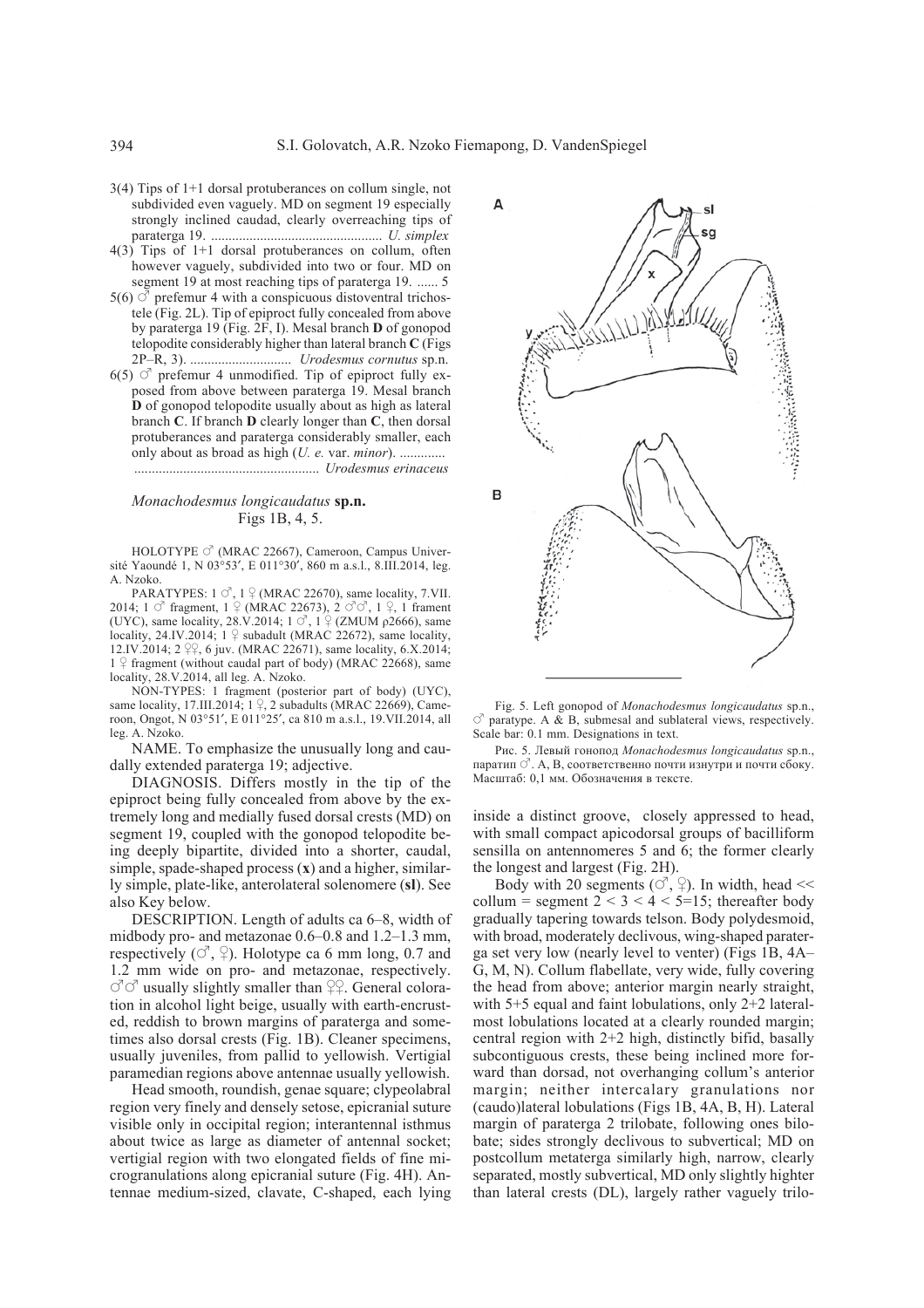bate; starting with paraterga 2, lateral margin mostly subrectangular at anterior and posterior corners; neither intercalary granulations nor caudolateral, nor anterolateral lobulations, nor tergal setae (Figs 1B, 4A–I, M, N). Metaterga strongly convex (Fig. 4M), with a usual cerategument layer on top of microvilli (Fig. 4K, N); middle parts sometimes also encrusted with earth material, with neither bosses nor areations. Pore formula normal: 5, 7, 9, 10, 12, 13, 15–19; very evident, coniform, simple porosteles present only in paraterga 5, 6, 8, 9, 11, 12, 14, 15 & 16, in segments 17–19 opening flush on tergal surface, always lying on caudal lobulation near caudal corner (Fig. 4A–G, N). MD growing only slightly inclined caudad on segments 17 and 18, on segment 19 suddenly and greatly extended backwards, fused before tip into a deeply bilobate end which is nearly as long as telson (Figs 1B, 4C, G, I). Limbus very finely crenulate (Fig. 4O). Epiproct completely and very strongly concealed from above between medially fused ultimate crests (Fig. 4C, D, I, K). Hypoproct subtriangular, with 1+1 caudal setae devoid of knobs (Fig. 4I).

Sterna narrow, deeply impressed along axis, without modifications, sparsely setose (Fig. 4H, I, M, P). Epigynal ridge behind  $\frac{1}{2}$  coxae 2 very low, rounded on sides. Legs relatively short and stout, not extending beyond lateral edges of paraterga, only tarsi particularly slender; larger setae on  $\circlearrowleft$  coxae modified, ribbed (Fig. 4L, P). Gonapophyses on  $\circlearrowleft$  coxae 2 vestigial.

Gonopod aperture subcordiform, broad, nearly as wide as prozona 7. Gonopods (Figs 4Q–S, 5) rather simple; coxae subglobose, large, microgranulate and micropilose laterally, with usual long cannulae and a rather deep gonocoel; each telopodite deeply bipartite, on caudal face with a shorter, characteristically spadeshaped process (**x**) lying opposite a smaller, rounded, mesal, laterally micropapillate bulge (**y**) and a far larger, but simple, anterolateral, apically faintly microdenticulate, plate-like solenomere (**sl**) supporting a seminal groove (**sg**) on its caudal face.

#### *Monachodesmus armorum* **sp.n.** Figs 1C, 6, 7.

HOLOTYPE  $\circ$ <sup>7</sup> (MRAC 22675), Cameroon, Ongot, N 03°51', E 011°25′, open terrane, ca 810 m a.s.l., 19.VII.2014, leg. A. Nzoko.

PARATYPE: 1  $\circ$ <sup>7</sup> (MRAC 22674), Cameroon, Zamakoué, N 03°33′, E 011°31′, forest, ca 2320 m a.s.l., 19.IV.2014, leg. A. Nzoko.

NON-TYPE:  $1 \nsubseteq (MRAC 22676)$ , Cameroon, Campus Université Yaoundé 1, N 03°53′, E 011°30′, 860 m a.s.l., 28.IV.2014, leg. A. Nzoko.

NAME. To emphasize the unusual, shield-shaped, mesal plate of the gonopod telopodite (**sh**); noun in apposition.

DIAGNOSIS. Differs mostly by the relatively large size, the epiproct being fully exposed from above, as well as in the sheld-like mesal plate (**sh**) of the gonopod telopodite. See also Key below.

DESCRIPTION. Length ca 16–17, width of midbody pro- and metazonae 1.3–1.5 and 2.4–2.5 mm, respectively  $(\vec{O}, \vec{P})$ . Holotype ca 17 mm long, 1.3 and 2.5 mm wide on pro- and metazonae, respectively. General coloration in alcohol light beige yellowish to light grey, usually with partly earth-encrusted, brown to grey-brown metaterga and dorsal crests (Fig. 1C). Vertigial paramedian regions above antennae usually yellowish brown.

Body with 20 segments ( $\circlearrowleft$ ,  $\circledcirc$ ). Body polydesmoid, with rather narrowly, poorly declivous, wing-shaped paraterga set very low (nearly level to venter) (Figs 1C, 6A–J). Collum flabellate, very wide, fully covering the head from above; anterior margin pooly and regularly arcuate, with 5+5 equal and rather faint lobulations; central region with 1+1 high, basally rather clearly separated crests somewhat divided only subapically, the knob-shaped tips being single (only anteriorly,  $\circ$ ) or bifid (both anteriorly and posteriorly,  $\varphi$ ); crests inclined more forward than dorsad, not overhanging collum's anterior margin; neither intercalary granulations nor (caudo)lateral lobulations (Figs 1C, 6A, H). Dorsum strongly convex, sides up to subvertical; dorsal crests (MD) on postcollum metaterga only slightly higher than lateral ones (DL), narrow, clearly separated, only on segments 3 and 4 bilobate, on other segments clearly trilobate; nearly not inclined caudad even on segments 17 and 18, much smaller on segment 19; intercalary granulations usually distinct, pattern typical of Pyrgodesmidae, i.e. these being arranged in two rows of 3+3 between main crests and in 2–3 irregular rows of 3+3 on sides below lateral crests; caudal intercalary granulations forming a row of small caudomarginals extending down to bases of paraterga, but leaving entire latter free from caudo- or anterolaterals (Figs 1C, 6A–K). Pores or poroseles lying on caudal lobulation near caudal corner (Fig. 6K). Neither dorsal crests nor paraterga 19 considerably extended backwards, leaving epiproct fully exposed in dorsal view (Figs 1C, 6C, F, J).

Legs short, barely reaching sides of paraterga, crassate, unmodified; gonapophyses vestigial (Fig. 6D–G, L).

Gonopods (Figs 6N, O, 7) rather simple; gonocoel rather deep, yet leaving much telopodite exposed; each telopodite deeply bipartite, lateral branch (**l**) long and slender, subacuminate, strongly exposed beyond gonocoel; mesal branch (**m**) prominent, consisting of a large, ribbed, rounded, shield-like structure (**sh**) on mesal face, a deeply bifid lobe (**l1** and **l2**) on caudal face at base of **sh**, and an abundantly fringed, slender, fingershaped solenomere (**sl**) lying between **l1** and **sh**.

REMARKS. The following key can serve to separate all 18 currently known *Monachodesmus* species. By necessity, the key is provisional, largely based on somatic chacters, because several species are only known from  $\frac{1}{4}$  material, whereas the gonopod structure is often too complex to easily interpret.

- 1(2) Smaller intercalary granulations present at least between main crests, caudolaterals present. ................... 3
- 2(1) Smaller intercalary granulations on metaterga untraceable, caudolaterals absent. ......................................... 19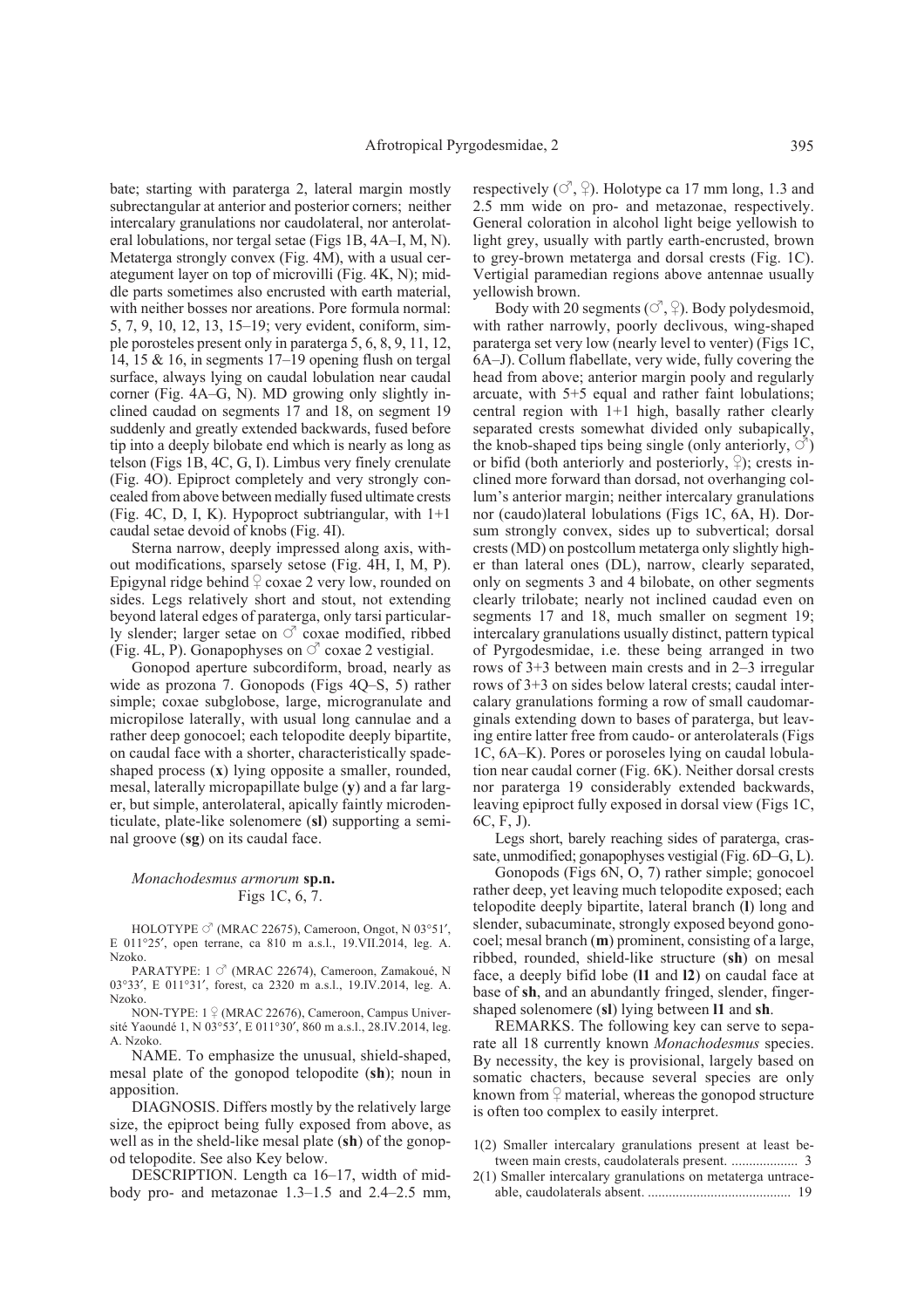

Fig. 6. SEM micrographs of *Monachodesmus armorum* sp.n.,  $\circ$  paratype (A–M),  $\circ$  holotype (N & O). A, D & H — anterior part of body, lateral, ventral and dorsal views, respectively; B, E & I — midbody segments, lateral, ventral and dorsal views, respectively; C, F & J — posterior part of body, lateral, ventral and dorsal views, respectively; G — cross-section of a midbody segment, caudal view; K poriferrous paratergite with porostele, dorsal view; L — midbody leg, ventral view; M — limbus and adjacent microstructures; N & O left gonopod, caudal and mesal views, respectively (tip broken off). Scale bars: 0.5 (A–J), 0.1 (K. L, N, O) & 0.05 (M). Designations in text.

Рис. 6. Фотографии SEM *Monachodesmus armorum* sp.n., паратип  $\circ$  (A–M), голотип  $\circ$  (N и O). A, D, H — передняя часть тела, соответственно сбоку, снизу и сверху; B, E, I — среднетуловищные сегменты, соответственно сбоку, снизу и сверху; C, F, J задняя часть тела, соответственно сбоку, снизу и сверху; G — поперечный срез среднетуловищного сегмента, сзади; K — несущий пору паратергит с поростелем, сверху; L — среднетуловищная нога; M — лимбус и смежные микроструктуры; N, O — левый гонопод, соответственно сзади и изнутри (вершина обломaна). Масштаб: 0,5 (A–J), 0,1 (K, L, N, O) и 0,05 мм (M). Обозначения в тексте.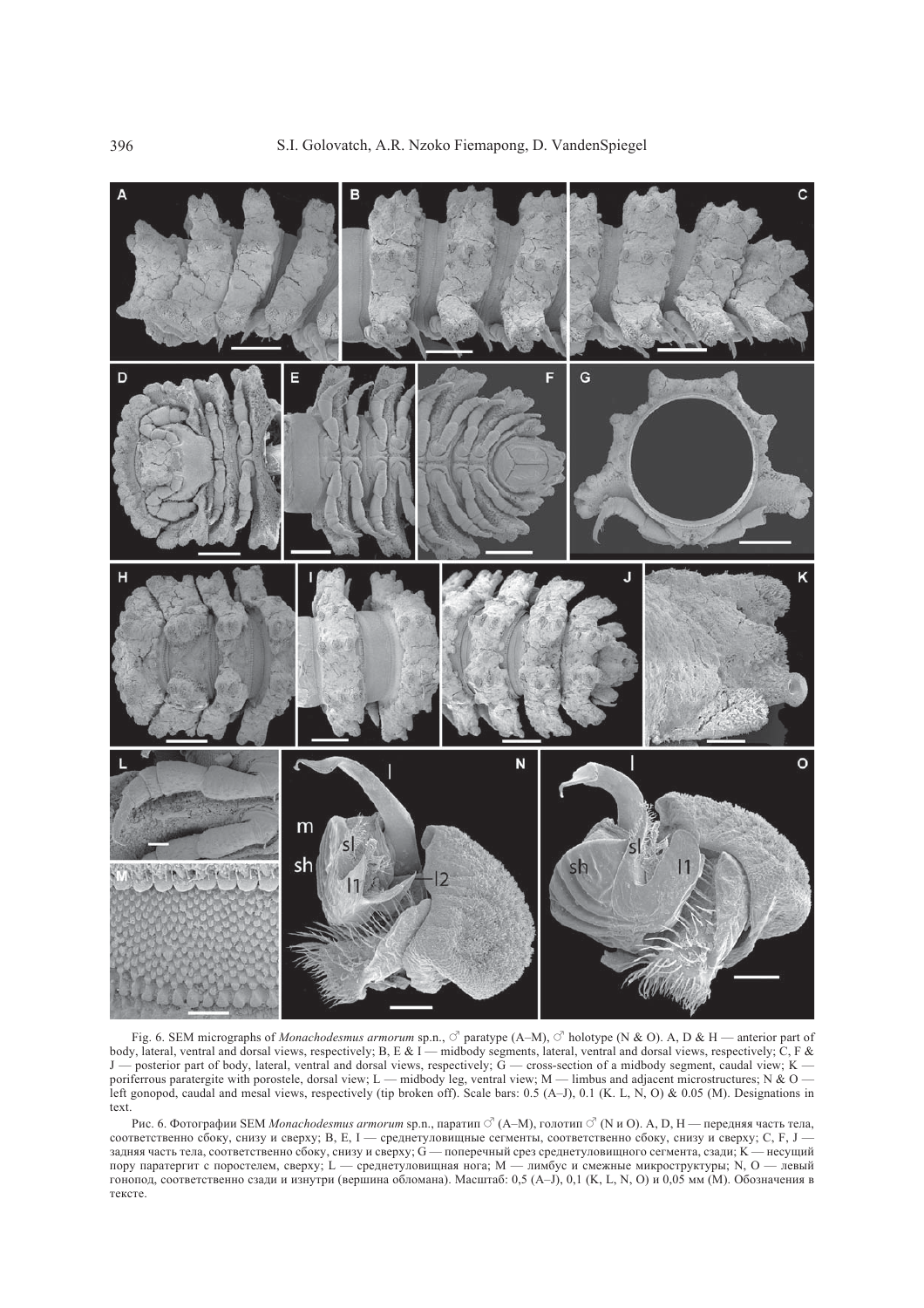

Fig. 7. Right gonopod of *Monachodesmus armorum* sp.n.,  $\circ$  paratype. A & B, mesal and lateral views, respectively. Scale bar: 0.2 mm. Designations in text.

Рис. 7. Правый гонопод Monachodesmus armorum sp.n., паратип  $\vec{\heartsuit}$ . А и В, соответственно изнутри и сбоку. Масштаб: 0,2 мм. Обозначения в тексте.

- $3(4)$  Larger: adults  $16-17$  mm long. High,  $1+1$ , at most slightly bifid, central tubercles on collum (Fig. 6A, H). Epiproct fully exposed in dorsal view (Figs 1C, 6C, F, J). Cameroon. .................................... *M. armorum* sp.n.
- 4(3) Smaller: length < 10 mm. Several small, round tubercles in central part of collum, often including a few caudolaterals. Epiproct at least slightly, but fully concealing the epiproct in dorsal view. ............................ 5
- 5(6) Only postcollum metaterga with intercalary granulations, these being absent from collum.......................... 7
- 6(5) Collum also with intercalary granulations, traceable at least as caudals and/or caudolaterals. .......................... 9
- 7(8) Collum with 2+2 and 2+2 small, round tubercles arranged centrally in two transverse rows. Caudal tip of medially fused paraterga 19 deeply bilobed, notch nearly reaching the tip of epiproct. Cameroon. . *M. spurcus*
- 8(7) Collum with 2+2 and 3+3 small, round tubercles arranged centrally in two transverse rows. Caudal tip of medially fused paraterga 19 only rather faintly bilobed, notch far from reaching the tip of epiproct. Ghana. ......
- ................................................................ *M. conquisitus*  $9(10)$  Collum with  $2+2$  and  $2+2$  small, round tubercles arranged centrally in two transverse rows, plus 6+6 smaller caudolaterals. Nigeria. .................. *M. angustus*

10(9) Collum's ornamentation different. ........................ 11

- 11(12) Collum with two compact paramedian groups of  $2+2$ and 2+2 larger, rounded tubercles, plus a row of several smaller, grain-shaped caudals. Cameroon. .... *M. lentus*
- 12(11) Collum's ornamentation different. ...................... 13
- $13(14)$  Collum with  $2+2$  and  $3+3$  small, round tubercles arranged centrally in two transverse rows, plus at least several small caudals. ................................................ 15
- 14(13) Collum's ornamentation different. ...................... 17
- 15(16) Ultimate dorsal crests less strongly elongated caudad, broadly and roundly bilobed, deeply split, not or barely concealing the epiproct from above. Guinea Bissau. .... .............................................................. *M. subangustus*
- 16(15) Ultimate dorsal crests more strongly elongated caudad, much narrower, lanceolate, subacuminate, very distinctly concealing the epiproct from above. Angola. ............
- .......................................................................... *M. albus* 17(18) Collum with 3+3 and 3+3 small, round tubercles arranged centrally in two transverse rows, plus 6+6 smaller caudals. Eritrea. ...................................... *M. escherichii*
- 18(17) Collum with 2+2 and 2+2 small, round tubercles arranged centrally in two transverse rows, plus 2+2 smaller caudolaterals. Zanzibar. ……………… *M. cristulifera*
- 19(20) Porosteles extending caudally only until segment 15, being absent from 16th. Angola. …………. *M. lundanus*
- 20(19) Porosteles present also on segment 16. ............... 21
- 21(22) Central tubercles on collum very high (Fig. 4B, E). Dorsal crests on segment 19 fused medially and extremely strongly elongate caudad, nearly as long as telson (Fig. 4D, G, J). Cameroon. .............................................
- ................................................... *M. longicaudatus* sp.n. 22(21) Central tubercles on collum considerably lower. Dorsal crests on segment 19 never so strongly elongate caudad, usually at most half as long as telson. ......... 23
- $23(24)$  Collum with  $2+2$  and  $2+2$  small, round tubercles arranged centrally in two transverse rows. Epiproct only slightly concealed from above by ultumate dorsal crests. .................................................................................... 25
- 24(23) Collum with 2+2 and 3+3 small, round tubercles arranged centrally in two transverse rows. Epiproct ei-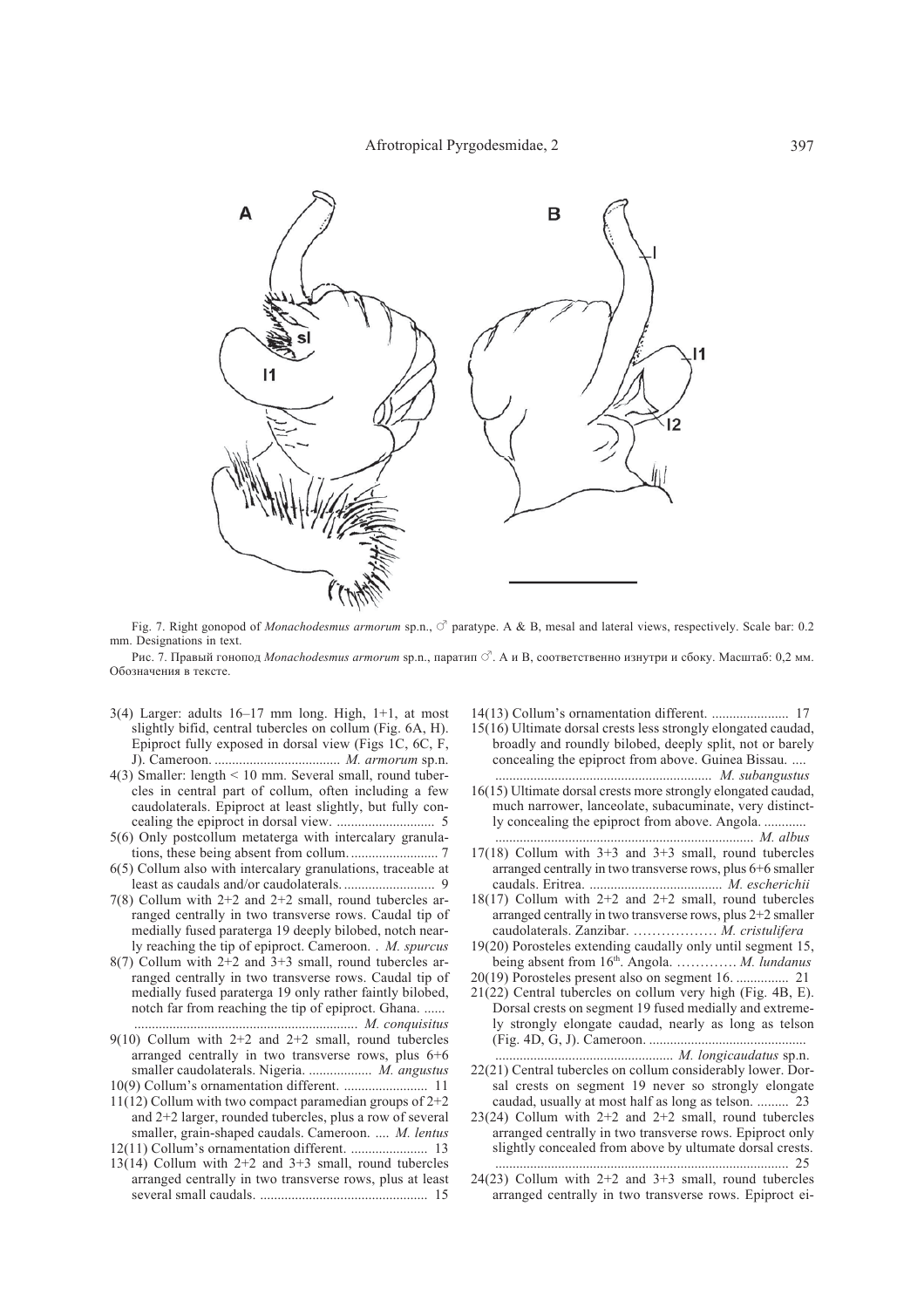ther exposed or concealed by ultumate dorsal crests in dorsal aspect............................................................... 27

- 25(26) Main dorsal and lateral crests poorly differentiated. Côte d'Ivoire and Guinea. ........................... *M. odiosus*
- 26(25) Main dorsal crests considerably higher than lateral ones. Cameroon. .................................. *M. sexcarinatus*
- 27(28) Main crests on postcollum metaterga inconspicuous, largely composed of small undifferentiated grains or knobs. ......................................................................... 29

28(27) Main crests conspicuous, clearly differentiated. . 31

- 29(30) Most of paraterga very narrow, subvertical, nearly wanting, only a few posterior ones broader and slightly explanate. Dorsal crests on segment 19 only slightly produced caudad, barely concealing the epiproct from above. Côte d'Ivoire. ........................................ *M. unus* 30(29) Paraterga broad and subhorizontal. Dorsal crests on
- segment 19 fused medially and very strongly produced caudad, about as long as telson. Principe Island, São Tome & Principe. .............................................. *M. feae*
- 31(32) Dorsal crests on segment 18 strongly inclined caudad, in dorsal view almost reaching the ends of paraterga 19. Nigeria. ........................................................... *M. tardus*
- 32(31) Dorsal crests on segment 18 only slightly inclined caudad, in dorsal view at most reaching until midlength of paraterga 19. .......................................................... 33
- 33(34) Dorsal crests on segment 18 inclined caudad to reach until about midlength of paraterga 19, dorsal cones before tip of dorsal crests on segment 19 small, knobshaped. Gaboon. ......................................... *M. silvestrii*
- 34(33) Dorsal crests on segment 18 nearly not inclined caudad, dorsal cones before tip of dorsal crests on segment 19 larger, clearly elongate. Côte d'Ivoire. ....... 35
- 35(36) Ultimate cones before tip of dorsal crests on segment 19 drawn caudad clearly beyond notch dividing the tip. ................................................................... *M. abijiensis*
- 36(35) Ultimate cones before tip of dorsal crests on segment 19 reaching caudally only before notch dividing the tip. ....................................................................... *M. artatus*

#### *Udodesmus camerunensis* **sp.n.** Figs 1D, 8.

HOLOTYPE  $\circ$  (MRAC 22677), Cameroon, Zamakoué, N 03°33′, E 011°31′, forest, ca 2320 m a.s.l., 28.VII.2014, leg. A. Nzoko.

NAME. To emphasize the terra typica; adjective.

DIAGNOSIS. Differs primarily in the undifferentiated lobulations at the anterior margin of the collum, as well as by the ozopore distribution pattern.

DESCRIPTION. Length ca 6 mm, width of midbody pro- and metazonae 0.8 and 1.2 mm, respectively  $(\circ)$ . General coloration in alcohol grey-brown due to vertigial fields of granulations and, especially; collum and metaterga, most of head, including antennae, as well as prozonae, venter and legs nearly pallid (Fig. 1D).

Head smooth, roundish, genae square; clypeolabral region very finely and densely setose, epicranial suture visible only in occipital region; interantennal isthmus about twice as large as diameter of antennal socket; vertigial region with two elongated fields of fine microgranulations along epicranial suture. Antennae medium-sized, clavate, C-shaped, each lying inside a distinct groove, closely appressed to head, with small compact apicodorsal groups of bacilliform sensilla on antennomeres 5 and 6; the former clearly the longest and largest.

Body with 20 segments  $(\vec{C})$ . In width, head  $\ll$ collum = segment  $2 < 3 < 4 < 5 = 15$ ; thereafter body gradually tapering towards telson. Body polydesmoid, with rather broad, strongly declivous, wing-shaped paraterga set very low (nearly level to venter) (Figs 1D, E, 8). Collum flabellate, very wide, fully covering the head from above; anterior margin regularly arcuate, with 5+5 equal and rather faint lobulations; central region with 2+2 and 3+3 distinct tubercles arranged in two transverse rows, these in anterior row being somewhat higher than those in posterior one; all tubercles clearly separated; neither intercalary granulations nor (caudo)lateral lobulations (Figs 1D, 8A). Lateral margin of paraterga 2 trilobate, following ones bilobate; sides strongly declivous to subvertical; dorsal crests (MD) on postcollum metaterga growing increasingly high towards  $17<sup>th</sup>$ , then gradually, but clearly reduced towards  $19<sup>th</sup>$ ; MD bilobate on segments 2–4, thereafter distinctly trilobate, only slightly inclined caudad in segments 17 and 18; lateral crests (DL) always trilobate, always shorter than MD, clearly reduced only in segments 18 and 19 (Figs 1D, 8A–D); starting with paraterga 2, lateral margin mostly subrectangular at anterior and posterior corners; neither clear intercalary granulations nor caudolateral, nor anterolateral lobulations, nor tergal setae. Metaterga strongly convex, with a usual cerategument layer on top of microvilli, usually in part lightly encrusted also with earth material, with neither bosses nor areations. Pore formula normal: 5, 7, 9, 10, 12, 13, 15–19; very evident, coniform, simple porosteles present only in paraterga 5, 7, 9, 10, 12, 13 & 15, in segments 16–19 opening flush on tergal surface, always lying on caudal lobulation near caudal corner (Figs 1D, 8B–D). Limbus very finely crenulate. Epiproct nearly completely concealed from above, only tip seen between medially fused ultimate crests (Figs 1D, 8C, D). Hypoproct subtriangular, with 1+1 caudal setae devoid of knobs.

Sterna narrow, deeply impressed along axis, without modifications, sparsely setose. Legs relatively short and stout, not extending beyond lateral edges of paraterga, only tarsi particularly slender; larger setae on  $\circlearrowleft$ coxae modified, subplumose and ribbed (Fig. 1D). Gonapophyses on  $\circlearrowleft$  coxae 2 vestigial.

Gonopod aperture subcordiform, broad, nearly as wide as prozona 7. Gonopods (Fig. 8E) rather simple; coxae subglobose, large, microgranulate laterally, with usual long cannulae and a rather deep gonocoel; telopodites in situ crossing medially, each deeply bipartite, basically consisting of a long, infuscate, curved, simple solenophore (**sph**) extending well beyond gonocoel and a somewhat shorter, also simple, rod-shaped solenomere (**sl**), the latter held perpendicular to **sph** and lying on mesal face.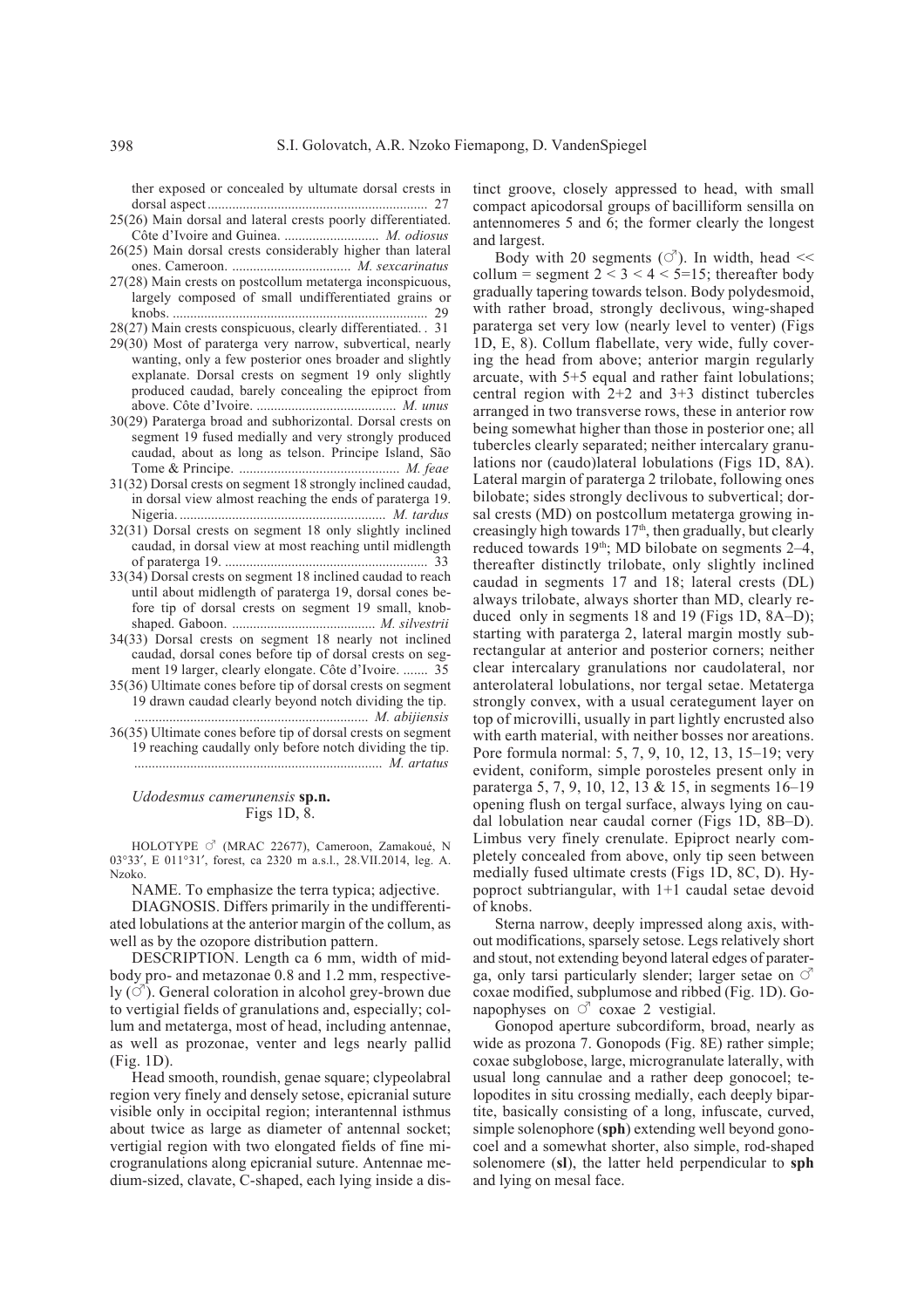

Fig. 8. *Udodesmus camerunensis* sp.n.,  $\circ$  holotype. A — collum and segment 2, lateral view: B — segment 10, lateral view; C & D caudal end of body, dorsal and lateral views, respectively; E — right gonopod, mesal view. Scale bars: 0.5 (A–D) & 0.1 mm (E). Designations in text.

Рис. 8. *Udodesmus camerunensis* sp.n., голотип  $\vec{C}$ . А — коллум и сегмент 2, сбоку: В — сегмент 10, сбоку; С, D — задняя часть тела, соответственно сверху и сбоку; E — правый гонопод, изнутри. Масштаб: 0,5 (A–D) и 0,1 мм (E). Обозначения в тексте.

REMARKS. The West African genus *Udodesmus* Cook, 1896, has recently been reviewed and shown to comprise nine species, all keyed [Golovatch, Vanden-Spiegel, 2014]. One of the main diagnostic features of *Udodesmus* is the presence of clearly differentiated lobulations at the anterior margin of the collum. The new, and first, *Udodesmus* found in Cameroon is unique in showing these 5+5 lobulations undifferentiated. However, the gonopod conformation which includes the long, strongly exposed, mesally crossing, rather simple solenophores often held perpendicular to similarly long and simple solenomeres leaves no doubt concerning the generic attribution.

ACKNOWLEDGEMENTS. The first two authors are greatly obliged to the Musée Royal de l'Afrique Centrale, Tervuren, Belgium for the invitation to join this project. Special thanks go to Jonathan Brecko (MRAC) for taking the colour pictures and to Christophe Allard (MRAC) for technical assistance.

## References

- Attems C. 1931. Myriopoden von Java, Sumatra und Bali // Archiv für Hydrobiologie. Suppl.-Bd.8. S.115–192.
- Attems C. 1940. Myriopoda 3. Polydesmoidea III. Fam. Polydesmidae, Vanhoeffeniidae, Cryptodesmidae, Oniscodesmidae, Sphaeriotrichopidae, Peridontodesmidae, Rhachidesmidae, Macellolophidae, Pandirodesmidae // Das Tierreich. Lfg.70. S.i–xxxii+1–577.
- Brolemann H.W. 1920. Myriapodes III, Diplopoda // Voyage de Ch. Alluaud et R. Jeannel en Afrique orientale (1911–1912). Résultats scientifiques. Paris: L. Lhomme. P.49–298.
- Chamberlin R.V. 1951. On Diplopoda of North-East Angola // Museu do Dundo. Estudios Diversos (III). Lisboa. (Diamang Publicações Culturais No.10). P.65–93.
- Cook O.F. 1896. Summary of new Liberian Polydesmoidea // Proceedings of the Academy of Natural Sciences of Philadelphia. Vol.1896. P.257–267.
- Demange J.-M., Mauriès J.-P. 1975. Myriapodes-Diplopodes des monts Nimba et Tonkoui (Côte d'Ivoire, Guinée) récoltés par M. Lamotte et ses collaborateurs de 1942 à 1960. Etude systématique, caractérisation des diopsiulides africains, révision des Trachystreptini, essai de classification des Cordyloporidae // Annales du Musée Royal de l'Afrique Centrale, Tervuren. Série in 8°. Sciences Zoologiques. No.212. P.1-192.
- Golovatch S.I., VandenSpiegel D. 2014. Notes on Afrotropical Pyrgodesmidae, 1 (Diplopoda: Polydesmida) // Arthropoda Selecta. Vol.23. No.4. P.319–335.
- Hoffman R.L. 1999. Checklist of the millipeds of North and Middle America // Virginia Museum of Natural History Special Publication Number 8. Martinsville, VA. 584 pp.
- Jorgensen M.C., Sierwald P. 2010. Review of the Caribbean pyrgodesmid genus *Docodesmus* Cook with notes on potentially related genera (Diplopoda, Polydesmida, Pyrgodesmidae) // International Journal of Myriapodology. Vol.3. P.25–50.
- Kraus O. 1958. Diplopoden aus Angola // Museu do Dundo. Subsídios para o Estudo da Biologia na Lunda. Lisboa. Publicações Culturais da Companhia de Diamantes de Angola Diamang. No.38. P.47–84.
- Mauriès J.-P. 1968 (for 1967). Matériaux récoltés par M. H. Coiffait au Gabon : Myriapoda, Diplopoda // Biologia Gabonica. T.3. Fasc.4. P.361–401.
- Mauriès J.-P., Maurin M. 1981. Pyrgodesmidae et Cryptodesmidae (Diplopoda, Polydesmida) de la forêt de Téké, Côte d'Ivoire // Bulletin du Muséum national d'Histoire naturelle. Sér.4. T.3. Section A. No.1. P.187–202.
- Porat O. 1894. Zur Myriopodenfauna Kameruns // Bihang till Kungliga Svenska Vetenskaps-Akademie. Bd.20. Afd.4. No.5. S.1–90.
- Silvestri F. 1896. I diplopodi. Parte I Sistematica // Annali del Museo Civico di Storia Natutrale di Genova. T.36. P.121–254.
- Silvestri F. 1911. Descrizione di nouvi Polydesmoidae termitofili // Zoologischer Anzeiger. Bd.38. H.22/23. S.486–492.
- Silvestri F. 1917. Contribuzione alla conoscanza dei termitidi e termitofili dell'Africa occidentale. II. – Termitofili (1) // Bollettino del Laboratorio di Zoologia generale e agraria della